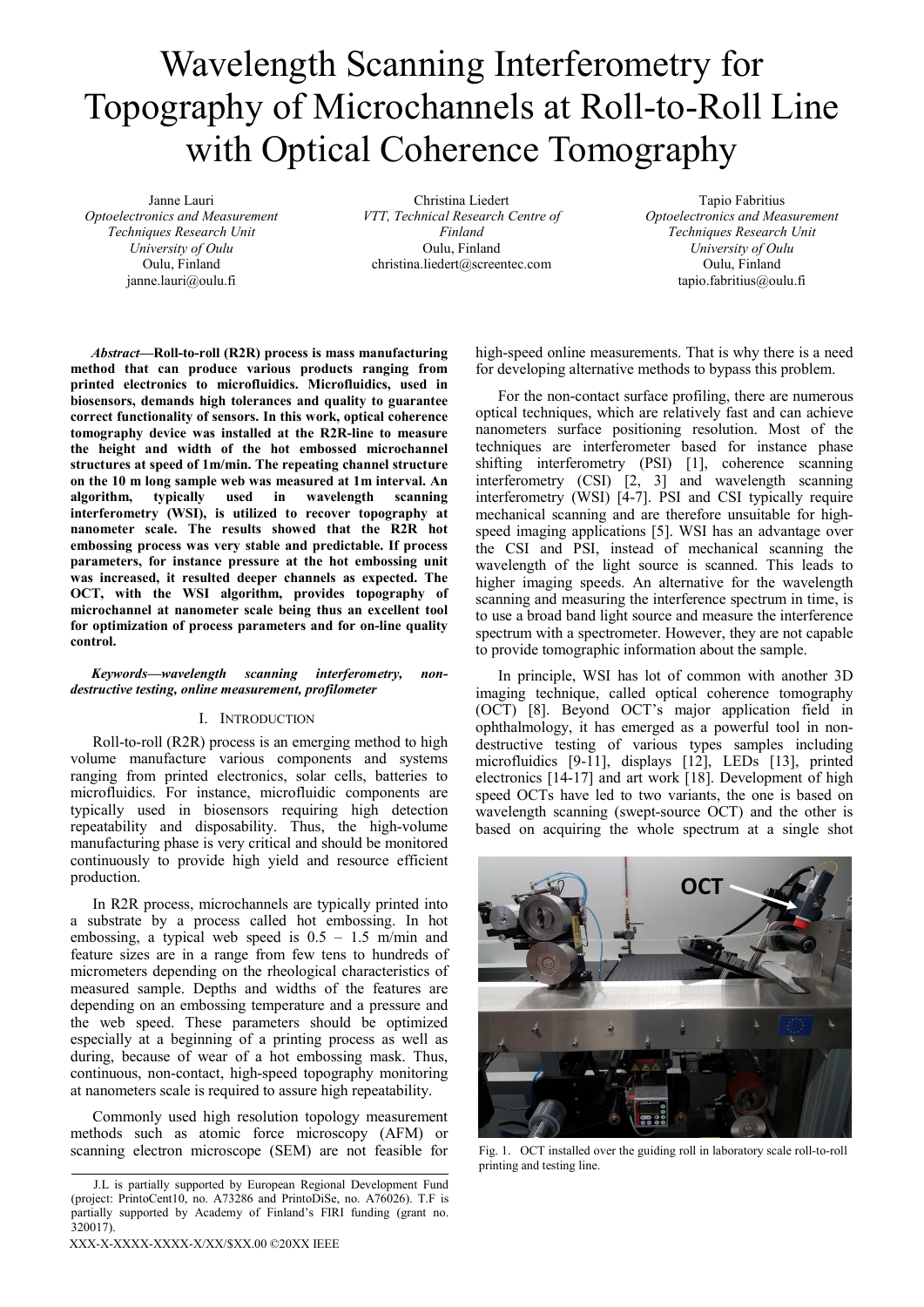(spectral-domain OCT). Both, swept-source, and spectraldomain OCT, can achieve easily imaging frame rate over 100 frames per second. Due the similarities of these techniques, the methods applied in WSI for phase retrieval and an absolute optical path distance determination [19], have also been recently applied with OCT signal for topography of a cornea [20] and a solar cell inspection [21].

We have recently applied OCT for surface topography measurements at the R2R-line [22], however, in those measurement OCT suffered from the poor depth resolution due to the lack of WSI capability, and therefore, heights of the channels were not determined. In this study, we use a WSI algorithm to obtain surface topography at nanometerscale resolution without losing micrometer resolution tomography information. The widths and heights of channels are automatically determined from the obtained topographies. The stability of the R2R embossing process is shown and the applicability to detect changing process parameters is demonstrated.

# II. MATERIAL AND METHODS

## *A. R2R unit and hot embossed sample*

The microchannels were hot embossed on thermoplastic polymethyl methacrylate (PMMA) film (Plexiglass 99524, Evonik Röhm, Germany), the width of 200 mm and thickness of 375 µm, at VTT (Technical Research Centre of Finland, Oulu, Finland) with the PIKO-pilot line. The length of the sample web was 10 m. The embossing relief's width and height were 200 µm and 80 µm respectively. For the topography measurements of microchannels, the OCT device was installed online into another R2R-line (OPK-2017). Because of the different web width of the OPK-2017, the web was cut to the width of 8 cm. To reduce the web vibrations, the measurements were performed over the guiding roll (see Fig. 1). Furthermore, to ensure a contact between the roller and the sample web, the OCT had to be tilted towards right. The web speed was set to 1m/min, the same as the embossing speed.

#### *B. OCT*

A commercial OCT (Hyperion, Thorlabs Inc.) device was used to measure topography of the microfluidic structure at the R2R-line. The axial (depth) and the lateral resolution of the OCT were 5.8  $\mu$ m (in air) and 8  $\mu$ m, respectively. The depth scanning range was 2.7 mm. The maximum lateral scanning range of the system was 10 mm and was applied for cross direction (CD) scanning, i.e., across the web. From the 10 m long sample web, the same microfluidic pattern was measured at 1 m interval. Total of 11 measurement sets were acquired, each consisting of 500 cross-sectional images (Bscans). With the B-scan frame rate of 102 Hz, it took approximately 5 s to capture 500 cross-sectional images. While acquiring the set of B-scans, the web moved 8.2 cm (perpendicular to the scanning direction). The B-scans consisted of 500 depth scans, so-called A-scans, and resulted a 20  $\mu$ m cross directional resolution. Along the web, in the machine direction (MD), the resolution of 163 µm was defined from the web speed and the B-scan frame rate.

#### *C. Optical profilometer*

The reference measurements were performed with the optical profilometer (ContourGT-K, Bruker). The field of view with the 5x objective and 0.55 zoom lens was 2.302 mm x 1.726 mm. With the 640x480 pixels camera, the lateral

pixel resolution was 3.596 µm. The device had automated stitching option to scan larger areas. The step height accuracy was <0.75 % for step heights  $\geq 8$  µm. The microchannel, measured with the OCT, was cut from the web, and measured offline by a profilometer on a damped optical table.

#### *D. Data processing*

To maximize imaging speed of the OCT, the raw camera data (interference spectra) was first buffered to a memory and then saved to hard drive after the measurement. Further data processing was performed offline in Matlab (R2019a). The script for raw data processing to obtain intensity data follows the same procedure as the original software. Shortly, the background intensity, obtained at beginning of every Bscan, was subtracted from the spectra. Then, spectrum was apodized with the Hanning window to improve the image quality. Before the Fourier transform (FFT) to z-space (spatial domain), the spectrum had to be resampled to be evenly spaced in wavenumber domain. This is because grating-based spectrometers acquire interference spectra as a function of a wavelength and not a wavenumber. After the FFT, a complex depth-resolved OCT signal was obtained together with the complex conjugate. WSI method was based on the finding the change in phase as a function of wavenumber. In OCT, an interference spectrum typically consists of multiple sinusoidal interference signals coming from different depths. To determine the phase slope from a



Fig. 2. Correction for a non-telecentric scanning: (a) the measured mirror surface with the  $4<sup>th</sup>$  order fitting (solid line) and (b) the mirror surface after correction.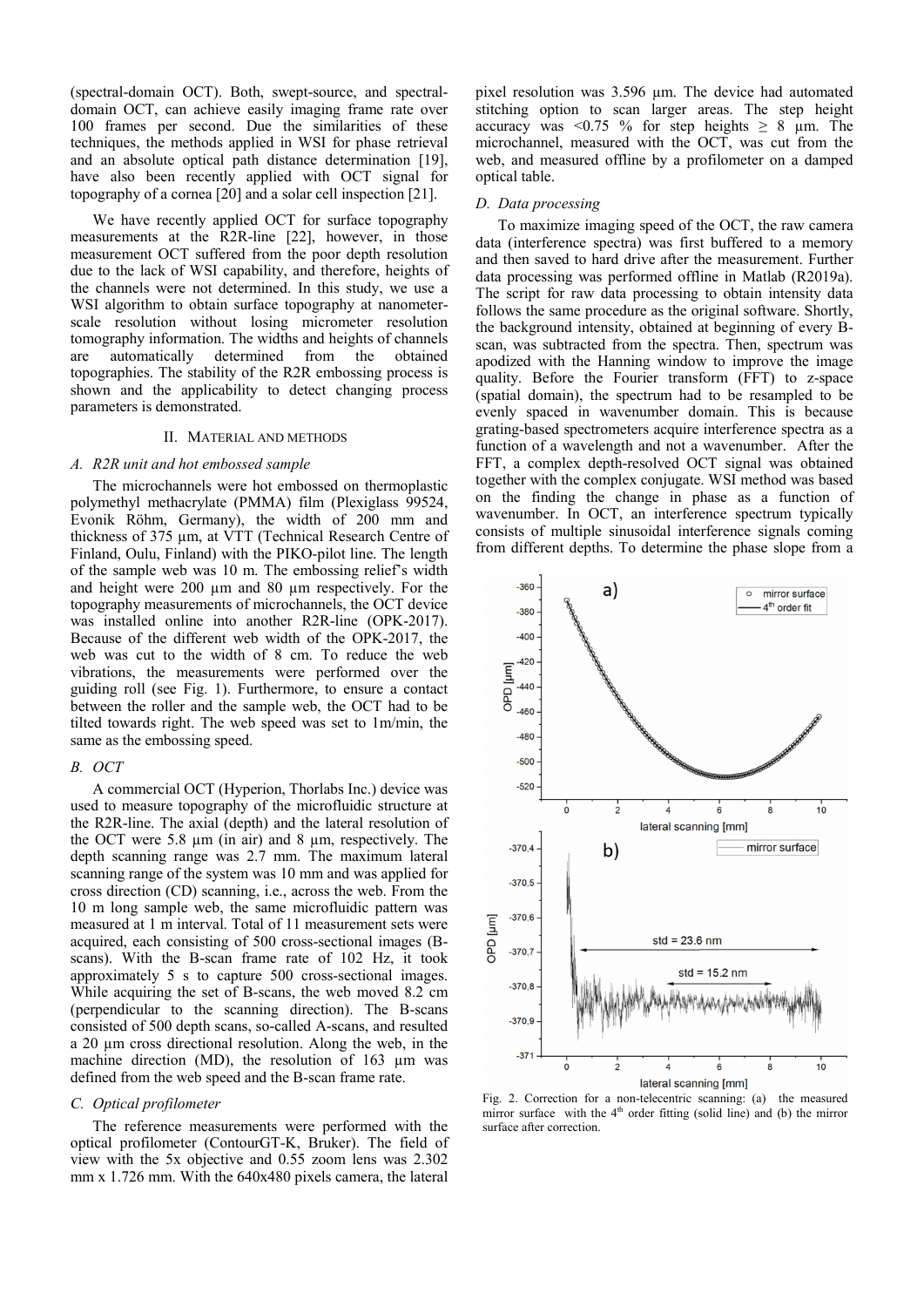single frequency, corresponding a certain depth, in this case the surface, the surface must be segmented and filtered in Fourier domain. In this case the surface was found from the depth-resolved intensity signal based on the maximum intensity. The surface was band-pass filtered with the rectangular window. The filtered signal is then inverse Fourier transformed and the wrapped phase is obtained. Before defining the slope respect to the wavenumber (k) the phase was unwrapped by adding multiples of  $\pm 2\pi$  when the phase difference between consecutive values was equal or greater than π. The slope of phase defines absolute optical path delay (OPD) respect to the reference mirror:

$$
OPD = \Delta \varphi / 2\pi \Delta k, \qquad (1)
$$

where  $\varphi$  is the unwrapped phase. Due to the closed structure of the commercial device, the Δk, needed for absolute OPD determination, was set by measuring 8 µm high step height standard (VLSI Standards, Inc.). An advantage of the method compared to the phase-sensitive OCT, which suffers from  $2\pi$ ambiguity, is that OPD can be calculated for the whole depth range of the OCT at nanometers-scale resolution.

 The utilized OCT suffers from a non-telecentric scanning, that causes geometrical field distortions to an image, e.g. flat surface appears to be convex or concave [23, 24]. The non-telecentric distortions (Fig. 2a) were corrected by a calibration curve, which was obtained from a flat mirror



Fig. 3. Topography of the PMMA surface at the web speed of 1m/min (a). The rectangle points the channel which parameters are tracked along the web. The surface profile from the single frame along the dashed line with the locations for width (black crosses) and heigth (red and blue circles) determination (b).

surface (PF10-03-P01, Thorlabs Inc, NJ, USA) with the surface flatness (peak to valley) of  $\lambda$ 10 at 633 nm. The number of measurement points were decimated for image clarity. The measured mirror surface was fitted with a  $4<sup>th</sup>$ order polynomial and used the correct the surface topography from the web (solid line in Fig. 2a). Figure 2b shows the mirror surface after the non-telecentric scanning correction. There are some residual errors at the beginning of scan. These can be due the large scanning range, which can lead to optical aberrations at the far edge. In addition, the reduced signal-to-noise-ratio (SNR) at the edges, it will cause the increase of the standard deviation. At the center part of the scan (4 mm to 8 mm), the standard deviation of the OPD was 15.2 nm. From the scan range from 0.5 mm to 10 mm the standard deviation was 23.6 nm. Thus, the surface positioning sensitivity, quantified by the standard deviation of the OPD at good SNR conditions, was in the nanometersrange.

After the distortion correction, the microchannel's surface was a median filtered to remove outliers and peaks, especially at channels edges, where signal is poor or completely lost. In addition, a possible residual tilt was corrected by the line fitted to the surface.

Rapid changes in the surface position at the channel´s walls were used for locating channels and walls. The number and the preliminary locations of walls of channels in the Bscan were defined by finding the largest differences in the neighboring depth pixel followed by Matlab peak detection routine ('findpeaks'). Each found peak corresponded an estimated wall location. The wall locations were used the find the top and bottom parts of the channels. The top was defined as a mean from the maximum heights on left and right side of the microchannel. The bottom was an average from the bottom part. The determined microchannel's height was the difference between the top and bottom. For the microchannel's width determination, the position of the wall pixels was optimized to be at full width at half maximum or as close as possible in the limits of the lateral pixel resolution of 20 µm.

## III. RESULTS

Figure 3a shows the topography of the scanned PMMA surface at the web speed of 1m/min. During the time it took to acquire 500 frames in CD direction, the web moved 8.2 cm. The vertical lines are caused by the vibrations of the R<sub>2R</sub> machine and the moving web. However, the frequency of the vibrations was low and did not influence the surface topography at the fast-scanning direction (CD). The frame rate, and resulting MD resolution of 163 µm, was too low to resolve profile of the microchannels at the bends. Higher frame rate and better MD resolution can be obtained by decreasing the number of A-scans in the frame, decreasing the web speed or utilize a faster OCT device. Figure 3b shows the profile from the single frame obtained at the black dashed line in Fig. 3a. The red and blue circles show the determined top and bottom of the microchannel, respectively. The height is the difference between the top and bottom. The width is determined, in the limits of the lateral measurement points, from the black crosses. The elevated heights next to microchannel's wall are typical for R2R embossing, in which time for embossing is very short. This results that the PMMA does not have enough time to take the shape of the master mold.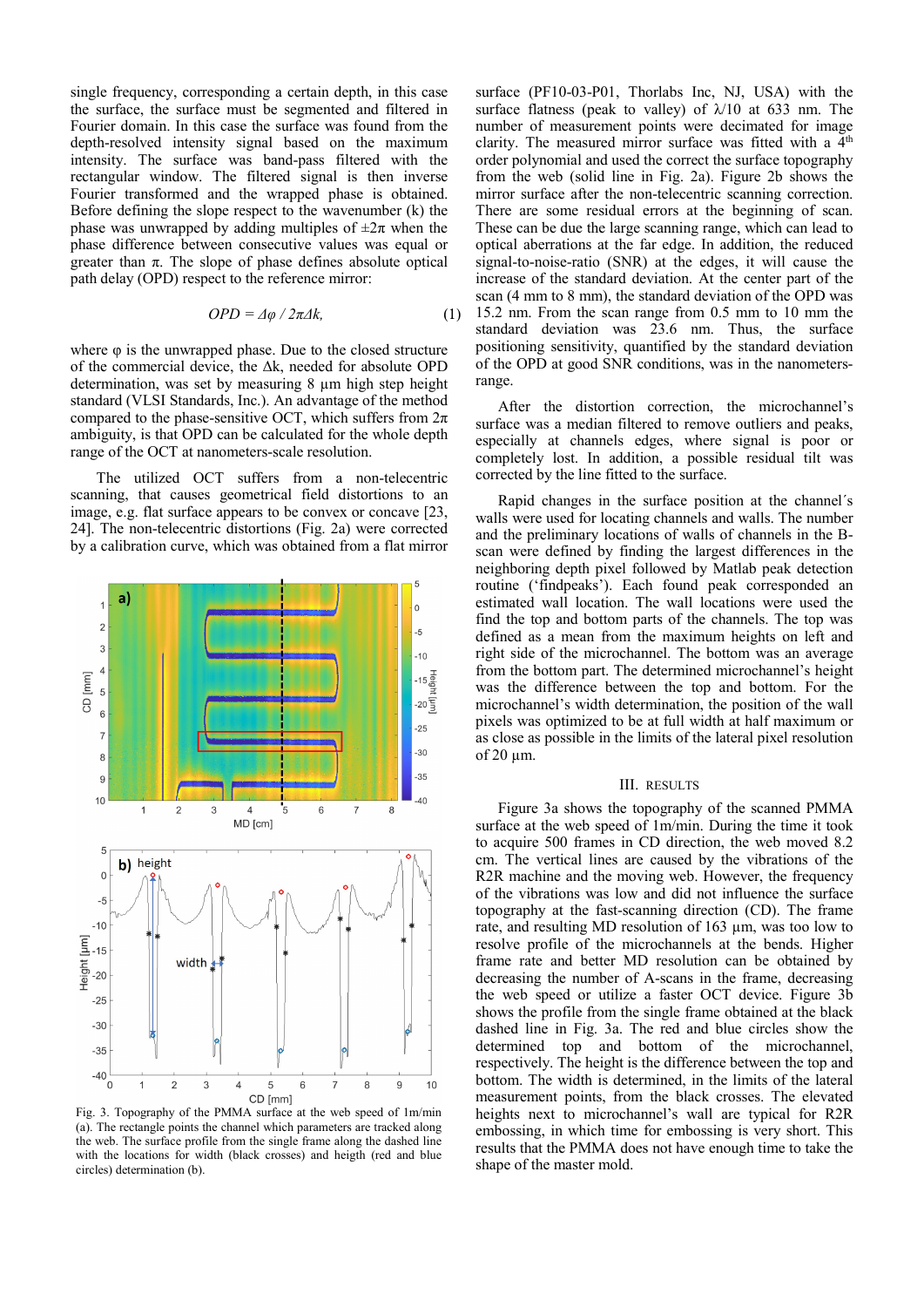

Fig. 4. Average microchannel's height with the standard deviation Fig. 5. Average microchannels' widths at two different pressures. determined from the 9 measurements at 1 m interval (black rectangles, pressure 1), and after increasing the hot embossing pressure from two measurements at 1 m apart (red rectangles, pressure 2).

While the web was moving its position was continuously adjusted in the CD direction by the roll-to-roll machine. Because OCT's measurement location was constant, the position of the tracked microchannel pattern in the CD direction changed between acquisitions. This resulted that the number of microchannels in the topography images varied from 2-5. Therefore, only one microchannel, depicted by a red rectangle in Fig. 3b, was chosen for further analyses. In addition to shift in CD direction, the location of the microchannel in MD direction varied due to the manual triggering. Before the comparison, 9 channels (measured at 1 m interval) were aligned with each other by calculating the shift with a cross-correlation function. Fig. 4 shows the average microchannel's height from the 9 measurements with the standard deviation (black rectangles, pressure 1). The average height (from 3 to 6 mm) was  $33.7 \pm 0.8$  µm. After this the embossing pressure was increased and printing was continued. Unfortunately, in this sample web only 2 m of microchannels were hot embossed at higher pressure, thus, only two topography measurements were acquired at the interval of 1 m. The red rectangles show the height of the microchannel at the higher pressure (pressure 2). As expected, the microchannel's height was higher with the increased embossing pressure. The average height (from 3 to 6 mm) was  $43.5 \pm 0.7$  µm. Interestingly, there was a repeating variation pattern in the heights between the microchannels, for instance the rise at the 3.6 cm. This was most likely originated already from the embossing mask, but the mask profile was not available for further measurements to confirm this observation.

In addition to the height, also the widths were determined at both hot embossing pressures. Fig. 5 shows the average widths at pressure 1 (black line) and pressure 2 (red line). The increased pressure did not result an increased width in the limits of the measurement resolution. The position of the microchannel was different compared to the Fig. 4 because it was aligned to the other channel.

After the R2R measurements, the single pattern was cut out from the web and measured with the optical profilometer on top of the damped optical table. Due to limited field of view (2.3 x 1.7 mm) of the profilometer, multiple



measurements and stitching of images had to be applied. The total imaged area was 13 x 5 mm. Figs. 6a and 6b show the surface profiles measured with the OCT and optical profilometer, respectively. The tilts were removed, and the absolute values were subtracted by the mean. The optical profilometer suffers also for the lost signal at the microchannel's edges. The correspondence with the reference topography was good and the heights of the microchannels are comparable. The reference profile had less noise, which could be due to the reason that measurements were performed on the damped optical table that reduced



Fig. 6. Channel surface profiles measured with the OCT (a) and the optical profilometer ContourGT-K (b). The dimensions of the channels are shown in Table 1.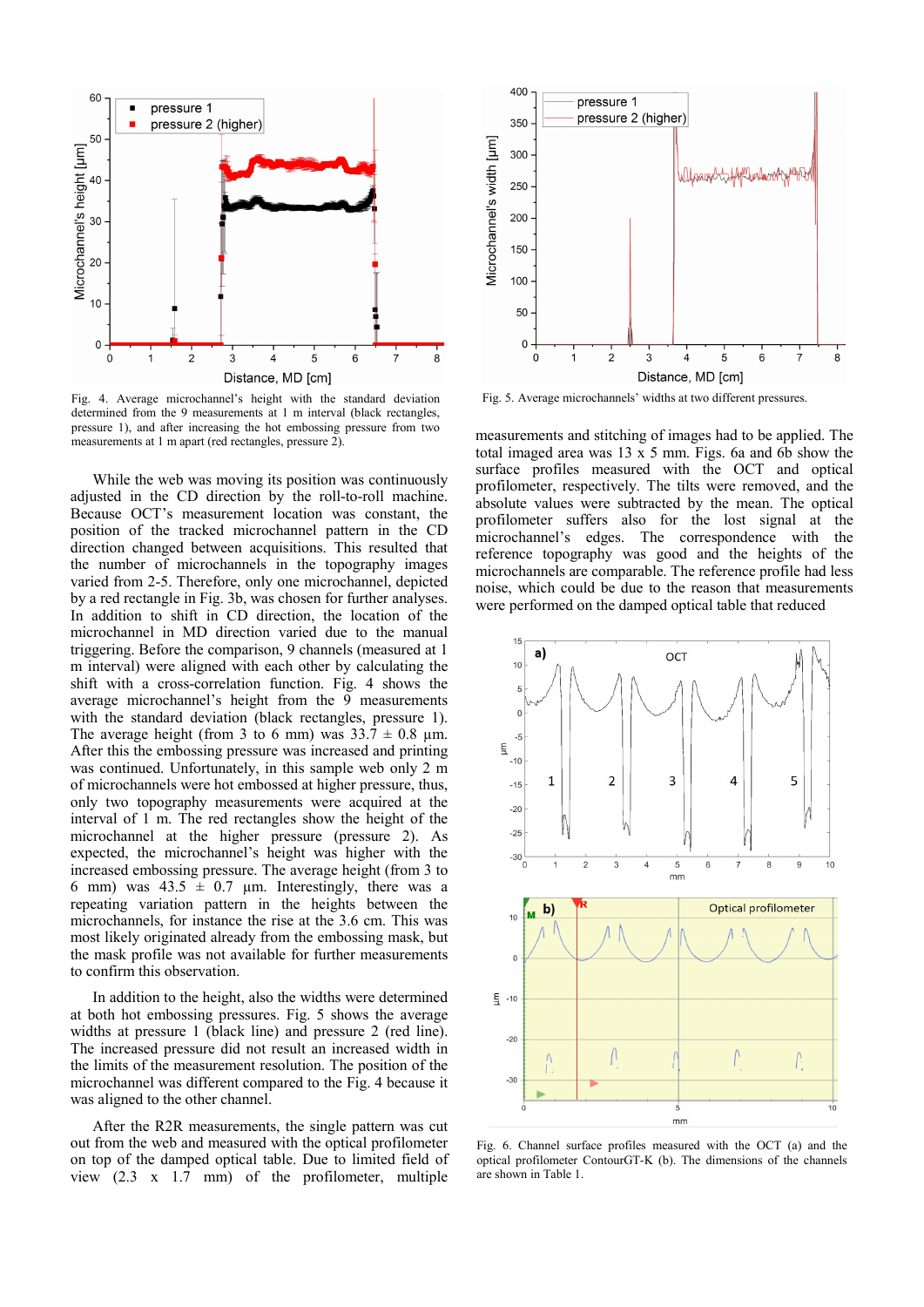TABLE I. DETERMINED HEIGTS AND WIDTHS ALONG 5 MM DISTANCE FROM THE SAME SAMPLE. OCT (N=31) AND CONTOURGT-K (N=1390). SEE FIG. 6. FOR CHANNEL NUMBERING.

| <b>Channel</b> | OCT              |                  | ContourGT-K      |                 |
|----------------|------------------|------------------|------------------|-----------------|
|                | Height [µm]      | Width [µm]       | Height [µm]      | Width [µm]      |
| 1              | $32.09 \pm 0.36$ | $277.5 \pm 8.4$  | $32.45 \pm 0.46$ | $283.1 \pm 4.9$ |
| 2              | $31.64\pm0.42$   | $275.6 \pm 12.2$ | $32.16 \pm 0.50$ | $285.0 \pm 5.3$ |
| 3              | $31.76 \pm 0.33$ | $269.4 \pm 12.4$ | $31.92 \pm 0.51$ | $279.1\pm4.6$   |
| 4              | $32.44\pm0.43$   | $261.3\pm4.9$    | $32.54\pm0.58$   | $283.3 \pm 5.2$ |
| 5              | $34.45 \pm 0.74$ | $266.9 \pm 14.9$ | $33.39 \pm 0.87$ | $276.9 \pm 5.3$ |

vibrations compared to the online measurements at the R2R line. Table I shows the microchannels' averaged heights and widths with the standard deviations calculated from the 5 mm distance at the same location of the pattern. The channel numbers correspond the numbering in Fig 6a. The number of the measured lines along 5 mm distance was 31 for the OCT and 1390 for the optical profilometer. This was due the difference in MD resolution (163 µm vs. 3.596 µm). The average height is slightly smaller in the OCT measurement expect for the channel number 5. The difference could result from the calibration of the devices, although the same step height standard was used for the calibration of both devices. Other factors that can affect are the vibrations of the web, different tilting of the sample and the SNR. The standard deviations are comparable, even though, the OCT measurements were performed from the vibrating and moving web. Because of the poorer CD resolution of the OCT (20  $\mu$ m vs. 3.596  $\mu$ m), the width values deviate more, and standard deviations are higher for OCT.

# IV. CONCLUSION

OCT was successfully applied to define surface characteristics of the moving microchannel at the R2R-line. The WSI processing algorithm was applied to determine surface position at nanometer-scale resolution. This improved the resolution compared to the method based on only the maximum intensity [22], of which resolution was, without zero padding,  $2.7 \mu m$  ( $2.7 \mu m/1024$ ). The heights and widths were automatically determined for two different hot embossing pressures. The stability of the hot embossing process was good, and when the embossing pressure was increased it was immediately seen as the increased height of the microchannel. The higher pressure did not influence on the width of the microchannel. The vibration of the R2Rmachine and the moving web did not influence the width and height determination. The vibrations were only seen at the MD direction.

The reference measurements, obtained with the commercial optical profilometer, showed excellent agreement with the OCT results. The noise in reference measurements was smaller, however, it was most likely due to the reason that they were measured on the vibration damped optical table.

The bends of the microchannel pattern could not be resolved due to the limited frame rate of the OCT, however, there are much faster OCT systems currently availably to solve the issue. In this study, the data processing time was not optimized for a real time online process monitoring. For the optimization, the utilization of graphical processing units would provide enough speed for online applications.

We demonstrated that OCT with the WSI algorithm provides high-speed, nanometer-scale resolution tool for online topography and quality characterization of the hot embossed microchannel structures in R2R-line. As 3D imaging modality, OCT would also resolve microchannel's real height after lidding process with nanometers resolution. This would not be feasible for the techniques meant exclusively for surface topography measurements.

#### **REFERENCES**

- [1] P. de Groot, "Principles of interference microscopy for the measurement of surface topography," Adv. Opt. Photon., vol. 7, pp. 1- 65, 2015.
- [2] L. Deck and P. de Groot, "High-speed noncontact profiler based on scanning white-light interferometry," Appl. Optics, vol. 33, pp. 7334- 7338, 1994.
- [3] B.S. Lee and T.C. Strand, "Profilometry with a coherence scanning microscope," Appl. Opt., vol. 29, pp. 3784-3788, 1990.
- [4] I. Yamaguchi, A. Yamamoto and M. Yano, "Surface topography by wavelength scanning interferometry," Opt. Eng., vol. 39, pp. 40-46, 2000.
- [5] G. Moschetti, A. Forbes, R.K. Leach, X. Jiang and D. O'Connor, "Phase and fringe order determination in wavelength scanning interferometry," Opt. Express, vol. 24, pp. 8997-9012, 2016.
- [6] V. Lédl, P. Psota, F. Kaván, O. Matoušek and P. Mokrý, "Surface topography measurement by frequency sweeping digital holography," Appl. Optics., vol. 56, pp. 7808-7814, 2017.
- [7] D. Xiaoli and S. Katuo, "High-accuracy absolute distance measurement by means of wavelength scanning heterodyne interferometry," Meas. Sci. Technol., vol. 9, pp. 1031-1035, 1998.
- [8] A.F. Fercher, W. Drexler, C.K. Hitzenberger and T. Lasser, "Optical coherence tomography - principles and applications," Rep. Prog. Phys., vol. 66, pp. 239-303, 2003.
- J. Lauri, J. Czajkowski, R. Myllylä and T. Fabritius, "Measuring flow dynamics in a microfluidic chip using optical coherence tomography with 1 µm axial resolution," Flow Meas. Instrum., vol. 43, pp. 1-5, 2015.
- [10] L. Wang, W. Xu, M. Bachman, G.P. Li and Z. Chen, "Phase-resolved optical Doppler tomography for imaging flow dynamics in microfluidic channels," Appl. Phys. Lett., vol. 85, pp. 1855-1857, 2004.
- [11] J. Lauri, C. Liedert, A. Kokkonen and T. Fabritius, "Effect of solvent lamination on roll-to-roll hot-embossed PMMA microchannels evaluated by optical coherence tomography," Mater. Res. Express, vol. 6, pp. 075333, 2019.
- [12] S. Kim, J. Kim and S. Kang, "Nondestructive defect inspection for LCDs using optical coherence tomography," Displays, vol. 32, pp. 325-329, 2011.
- [13] N.H. Cho, U. Jung, S. Kim and J. Kim, "Non-destructive inspection methods for LEDs using real-time displaying optical coherence tomography," Sensors, vol. 12, 2012.
- [14] E. Alarousu, A. AlSaggaf and G.E. Jabbour, "Online monitoring of printed electronics by spectral-domain tomography," Sci. Rep., vol. 3, pp. 1562, 2013.
- [15] J. Czajkowski, J. Lauri, R. Sliz, P. Falt, T. Fabritius, R. Myllyla and B. Cense, "Sub-micron resolution high-speed spectral domain optical coherence tomography in quality inspection for printed electronics," Proc. SPIE 8430, Optical Micro- and Nanometrology IV, pp. 84300K-8, 2012.
- [16] J. Czajkowski, P. Vilmi, J. Lauri, R. Sliz, T. Fabritius and R. Myllyla, "Characterization of ink-jet printed RGB color filters with spectral domain optical coherence tomography," Proc. SPIE 8493, Interferometry XVI: Techniques and Analysis, pp. 849308-7, 2012.
- [17] J. Czajkowski, T. Fabritius, J. Ulański, T. Marszałek, M. Gazicki-Lipman, A. Nosal, R. Śliż, E. Alarousu, T. Prykäri, R. Myllylä and G. Jabbour, "Ultra-high resolution optical coherence tomography for encapsulation quality inspection," Appl. Phys. B, vol. 105, pp. 649- 657, 2011.
- [18] H. Liang, M.G. Cid, R.G. Cucu, G.M. Dobre, A.G. Podoleanu, J. Pedro and D. Saunders, "En-face optical coherence tomography - a novel application of non-invasive imaging to art conservation," Opt. Express, vol. 13, pp. 6133-6144, 2005.
- [19] M. Takeda, H. Ina and S. Kobayashi, "Fourier-transform method of fringe-pattern analysis for computer-based topography and interferometry," J. Opt. Soc. Am., vol. 72, pp. 156-160, 1982.